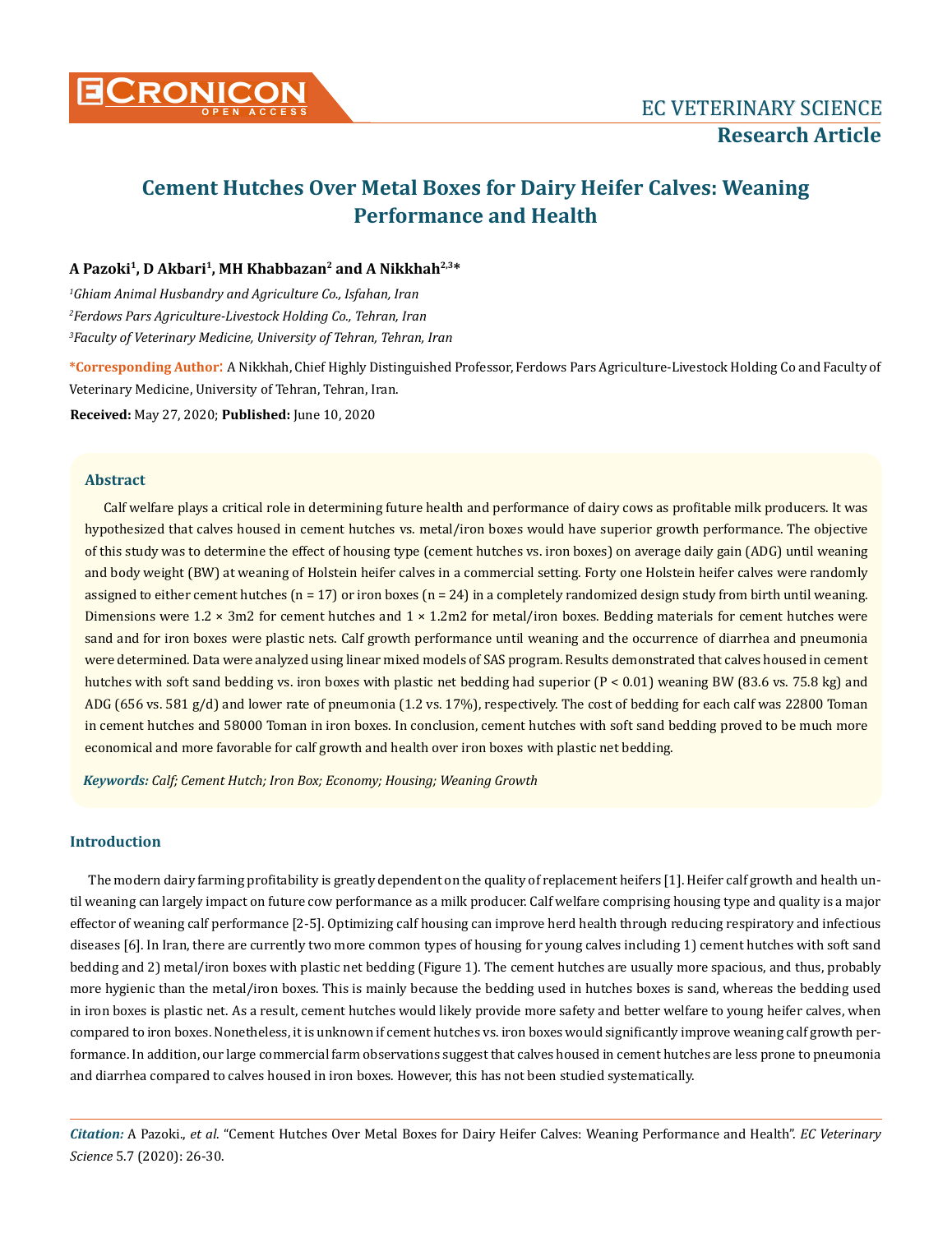

Figure 1: The cement hutches (1.2 × 3m<sup>2</sup>) with soft sand bedding (top) and iron boxes (1 × 1.2m<sup>2</sup>) with plastic net bedding (bottom).

It was hypothesized that heifer calves housed in cement hutches would have superior weaning BW and ADG and less occurrence of pneumonia, when compared to calves housed in iron/metal boxes.

# **Objective of the Study**

Therefore, the objective of this study was to compare the effect of housing type (cement hutches vs. iron boxes) on weaning BW and ADG from birth until weaning as well as pneumonia occurrence in Holstein heifer calves.

*Citation:* A Pazoki., *et al*. "Cement Hutches Over Metal Boxes for Dairy Heifer Calves: Weaning Performance and Health". *EC Veterinary Science* 5.7 (2020): 26-30.

27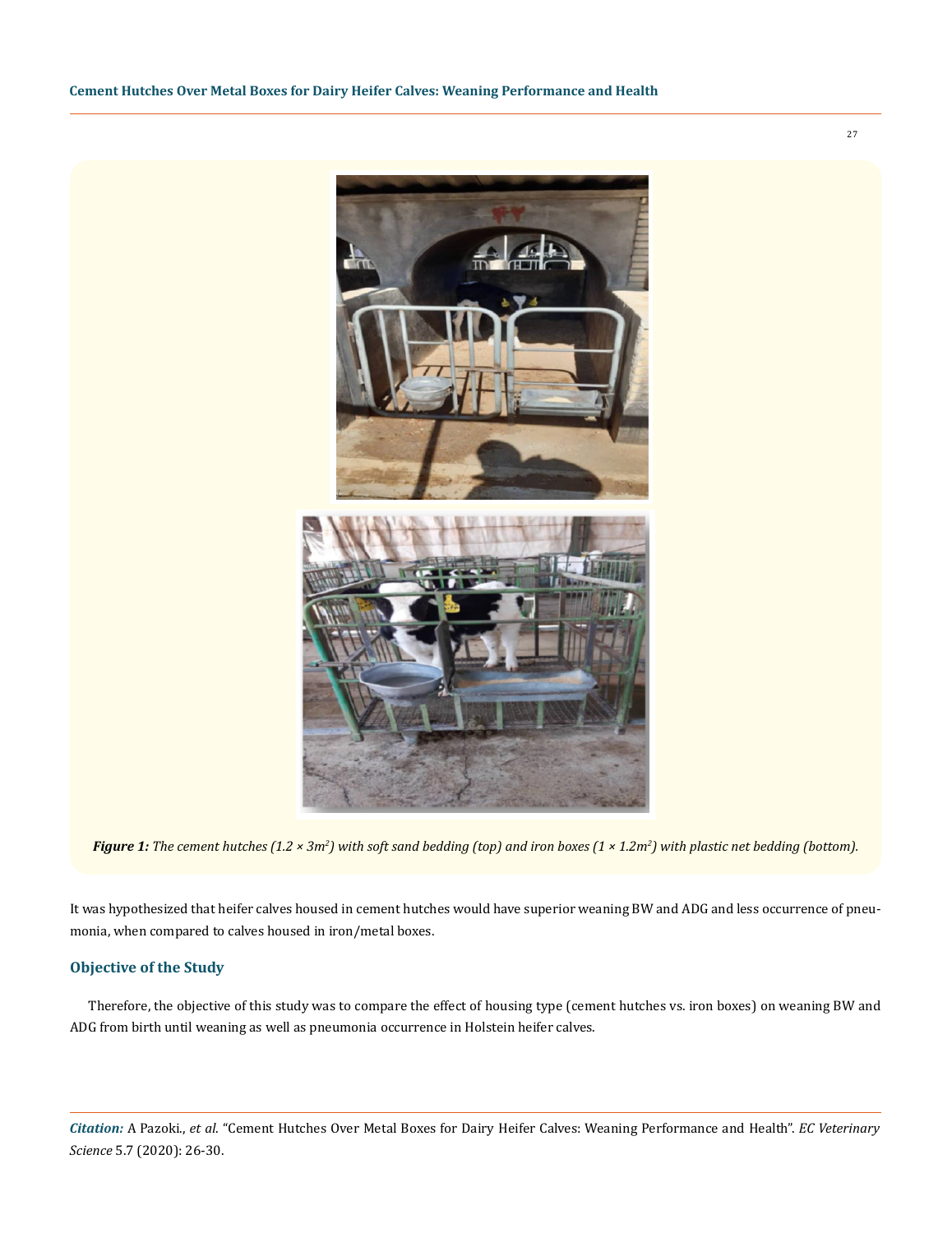#### **Materials and Methods**

This experiment was conducted at Ghiam Commercial Dairy Farm (Isfahan, Iran) during October to December of 2018 under the guidelines of the Iranian Council for Animal Care [7]. Forty one heifer calves were randomly assigned to either cement hutches (n = 17) or iron boxes (n = 24) in a completely randomized design study. All calves were treated similarly from nutritional and health perspectives for the entire study. Calves received colostrum (10% of birth BW) within 6 h of birth and transition milk until day 3 of age. After that, calves had free access to a starter concentrate and fresh water. The starter concentrate contained 5% barley straw (DM-based). Cows received pasteurized milk from day 3 until weaning as following: 4 liter per calf for weeks 1 and 2, 5 liters per calf for weeks 3 and 4, 6 liter per calf for week 5, 7 liters per calf for week 6, 6 liter per calf for weeks 7, 5 liters per calf for week 8, 4 liters per calf for week 9 and 2 liters per calf for week 10. Calves were weaned at approximately 70 of age. The starter ingredients were ground corn grain, ground barley grain, soybean meal, canola meal, corn gluten meal, extruded soybean, fish meal, protected fat powder and minor supplements such as sodium bicarbonate, salt, macro- and micro-minerals, vitamins, and feed additives. Body weights were recorded for individual heifer calves at birth and weaning.

A linear mixed model using PROC MIXED of SAS Program (SAS, V. 9.4) [8] was used to analyze weaning and growth performance. The statistical model used included the fixed effect of treatment and random effects of calf within treatment and residual errors. Intertreatment significant differences were declared at P < 0.05.

# **Results and Discussion**

This study provides new information on optimal pre-weaning calf housing with practical significance for commercial dairy farms, especially in Iran. With adequately large sample size, the results demonstrated that cement hutches provide a healthier and more suitable physiological environment for pre-weaning heifer calf growth. The heifer calves housed in cement hutches had greater weaning BW (83.6 vs. 75.8 kg) and ADG (656 vs. 581 g/d) than did the calves housed in iron boxes. As illustrated in figure 1, cement hutches (1.2  $\times$ 3m<sup>2</sup>) were usually more spacious than iron boxes (1 × 1.2m<sup>2</sup>) that should have provided better calf welfare for pre-weaning growth and development. A minimal space allowance of 2 m<sup>2</sup>/calf has been recommended to provide opportunities for active calf behaviors [9]. In addition, sand was used as bedding in cement hutches whereas a plastic net was used as bedding in iron boxes. As a consequence, cement hutches vs. iron boxes may have provided a softer and heathier bed for young and highly sensitive calves. Because of their metal nature, iron boxes are harder and less flexible for calf bones and joints. This can adversely affect young calf welfare and growth performance from birth until weaning. The much lower occurrence of pneumonia in cement hutches-housed calves (1.2 vs. 17%) would support the above reasoning. Moreover, because of access to direct sunlight and fresh air, cement hutches provide better ventilation over the iron boxes that are located indoor. Furthermore, the iron boxes are more humid than the cement hutches since they are washed every second day and drying becomes an issue. Housing of Holstein calves in a poor indoor environment has been shown to increase respiratory disease [10].

Because of its greater space, cement hutches may allow pair housing of dairy calves in both early and later stage of growth. Pair housing can indeed increase solid feed intake and weight gain in dairy calves [11,12]. Pair housing can also increase feeding and chewing times and decrease self-grooming time and thus alters cow social and feeding behaviors [2].

From an economical perspective, cement hutches are far more desirable than iron boxes. Assuming the use of 60 kg sand before calf arrival and daily use of 10 kg fresh sand after calf arrival, and the price of 30 Toman per kg of sand, the total cost of sand bedding from birth to weaning at 70d of age would be 22800 Toman [i.e.  $(60 \times 30) + (70 \times 10 \times 30) = 22800$ ]. In contrast, assuming the use of 1 plastic net for each calf until weaning, the total cost of bedding in iron boxes would be at least 58000 Toman that is 2.54 times the cost of bedding for each calf in cement hutches. Therefore, maintaining the cement hutches requires much less financial resources, when compared to the metal boxes.

*Citation:* A Pazoki., *et al*. "Cement Hutches Over Metal Boxes for Dairy Heifer Calves: Weaning Performance and Health". *EC Veterinary Science* 5.7 (2020): 26-30.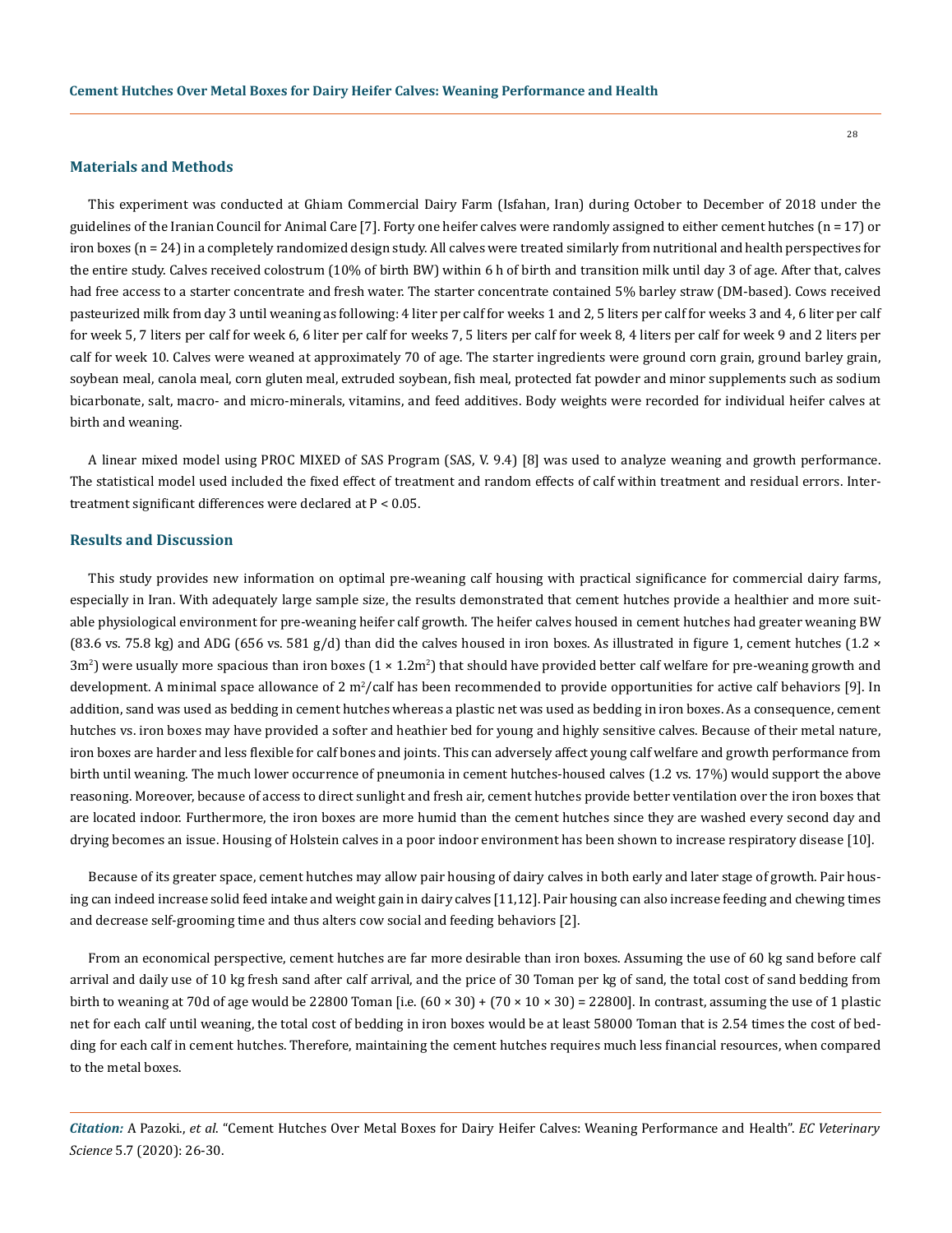|                            | <b>Housing Type</b>   |                   |               |
|----------------------------|-----------------------|-------------------|---------------|
| <b>Variables</b>           | <b>Cement hutches</b> | <b>Iron Boxes</b> | P-value       |
| Body weight (kg)           | $83.6 \pm 1.37$       | $75.8 \pm 1.11$   | ${}< 0.0001$  |
| Average daily gain $(g/d)$ | $656 \pm 21$          | $581 \pm 17$      | ${}_{0.0001}$ |

*Table 1: Weaning body weight and average daily gain (least square mean ± SE) of Holstein heifer calves housed in cement hutches vs. iron boxes from birth until weaning.*

# **Conclusion**

Findings of this study demonstrated that cement hutches provide a healthier environment for calf growth and weaning over iron boxes. This was reflected in the higher ADG and BW and lower pneumonia occurrence of calves housed in cement hutches compared to calves housed in iron boxes. Considering the much more economical nature of maintaining the cement hutches compared to iron boxes, cement hutches are recommended for commercial use in dairy facilities.

## **Acknowledgment**

The financial support of Ferdows Pars Agriculture and Livestock Holding Co., (Tehran, Iran) are gratefully acknowledged. Cordial thanks to the diligent staff of Ghiam Commercial Dairy Farm (Isfahan, Iran).

## **Bibliography**

- 1. [Nikkhah A. "Optimizing dairy herd starch efficiency via strategic heifer management".](https://www.researchgate.net/publication/287377279_Optimizing_Dairy_Herd_Starch_Efficiency_via_Strategic_Heifer_Management) *International Journal of Dairy Science and Processing* [2 \(2015\): 1-2.](https://www.researchgate.net/publication/287377279_Optimizing_Dairy_Herd_Starch_Efficiency_via_Strategic_Heifer_Management)
- 2. Liu S., *et al*[. "Effects of pair versus individual housing on performance, health, and behavior of dairy calves".](https://www.ncbi.nlm.nih.gov/pmc/articles/PMC7023319/) *Animals* 10.1 (2020): 50.
- 3. MaCaulay AS., *et al*[. "Comparison of calf housing types and tympanic temperature rhythms in Holstein calves".](https://pubmed.ncbi.nlm.nih.gov/7790576/) *Journal of Dairy Science*  [78.4 \(1995\): 856-862.](https://pubmed.ncbi.nlm.nih.gov/7790576/)
- 4. [Cummins KA and Brunner CJ. "Effect of calf housing on plasma ascorbate and endocrine and immune function".](https://pubmed.ncbi.nlm.nih.gov/1880267/) *Journal of Dairy Science* [74.5 \(1991\): 1582-1588.](https://pubmed.ncbi.nlm.nih.gov/1880267/)
- 5. Heinrichs AJ., *et al*[. "Survey of calf and heifer housing on Pennsylvania dairy farms".](https://pubmed.ncbi.nlm.nih.gov/3668052/) *Journal of Dairy Science* 70.9 (1987): 1952-1957.
- 6. McGuirk SM. "Disease management of dairy calves and heifers". *[Veterinary Clinics of North America: Food Animal Practice](https://pubmed.ncbi.nlm.nih.gov/18299036/)* 24.1 (2008): [139-153.](https://pubmed.ncbi.nlm.nih.gov/18299036/)
- 7. Iranian Council for Animal Care. Isfahan University of Technology, Isfahan, Iran (1995).
- 8. [SAS Statistical Software, SAS/ STAT 9.4 \(SAS Institute Inc., Cary, NC\).](https://www.sas.com/en_in/software/sas9.html)
- 9. Sutherland MA., *et al*[. "The effect of rearing substrate and space allowance on the behavior and physiology of dairy calves".](https://pubmed.ncbi.nlm.nih.gov/24792793/) *Journal of Dairy Science* [97.7 \(2014\): 4457-4463.](https://pubmed.ncbi.nlm.nih.gov/24792793/)
- 10. Cobb CJ., *et al*[. "Group housing of Holstein calves in a poor indoor environment increases respiratory disease but does not influence](https://www.researchgate.net/publication/260606856_Group_housing_of_Holstein_calves_in_a_poor_indoor_environment_increases_respiratory_disease_but_does_not_influence_performance_or_leukocyte_responses) [performance or leukocyte responses".](https://www.researchgate.net/publication/260606856_Group_housing_of_Holstein_calves_in_a_poor_indoor_environment_increases_respiratory_disease_but_does_not_influence_performance_or_leukocyte_responses) *Journal of Dairy Science* 97.5 (2014): 3099-3109.

29